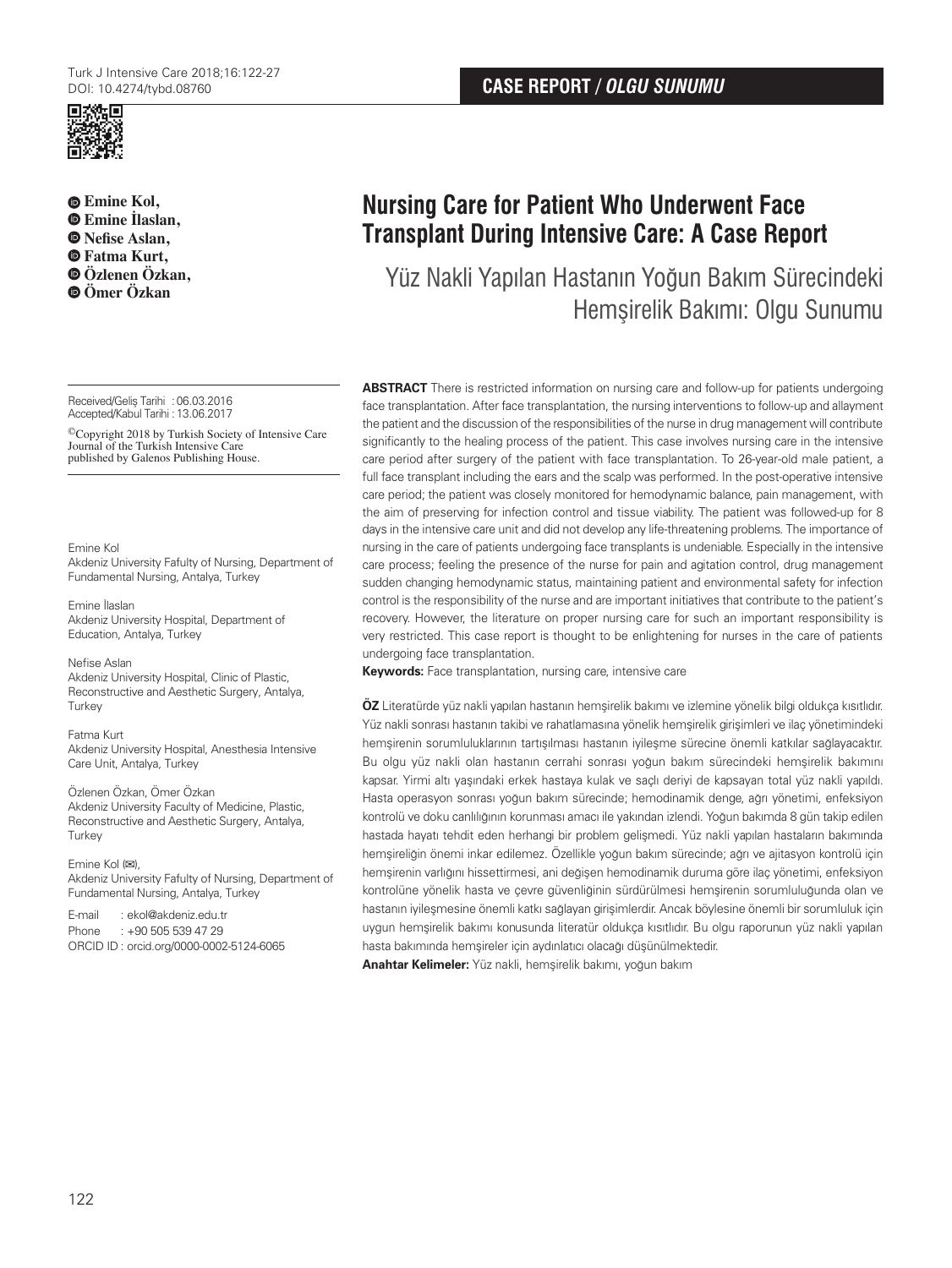## **Introduction**

Face transplantation, known as a composite tissue transplant, is a treatment that is considered as the gold standard for severe facial injuries (1,2). Face transplants ensure that the recipient's face is restored both functionally and cosmetically via a single major surgery in circumstances where conventional reconstruction could yield limited success (1,3,4).

Before considerable success was achieved by face transplants and their use was widespread, flaps and grafts were commonly used for the treatment of facial injuries (5). However, these treatment methods could not ensure an aesthetic result and usually caused tight scars that led to functional loss and problems with facial expression (5). Through face transplantation; however, it is more likely to have a normal looking face that allows the movement of the deep structures (5). The first face transplant was performed in France in 2005 (6) and, to present, 23 face transplants have been performed throughout the world (7). Although the results of these transplants were mostly promising, a patient who underwent face transplant in China died one year after the surgery (7,8). In Turkey, the first facial transplant surgery was performed on January 21, 2012, at Akdeniz University Hospital (9). Subsequently, two transplants were performed in the medical school hospitals of Hacettepe and Gazi Universities and a total of 5 transplants were carried out in Akdeniz University Hospital (9). Between May 14<sup>th</sup> and 15<sup>th</sup> 2012, a full face transplant (including the ears and the scalp) was performed at Akdeniz University Hospital (9).

Face transplantation surgeries require intense concentration and should only be performed by a team of experts with well-defined duties (3,10). Nursing care is important from the moment a patient is initially evaluated, throughout the patient's hospitalization from admission to discharge, and at all outpatient follow-ups (11). During the surgical process, postoperative follow-up and nursing care are crucial for the success of the treatment (1,12). In the literature, there is limited information on nursing care and follow-up for patients undergoing face transplantation (11). Based on the present case report, this article addresses nursing care for face transplant patients throughout the clinical process and during intensive care after surgery.

## **Case Report**

## History of Patient

The male patient was 26 years old. He suffered facial injury in 2007 when his firearm went off while he was cleaning it. The patient whose mid-face (nose, palate, upper and lower jaw and the anterior tongue) was missing, underwent about 30 surgeries-though serious defects, both structural and functional, remained on his face. He suffered from functional problems regarding respiration, speaking, eating, and drinking. About one year ago, the patient was prepared for the face transplant surgery through psychological and physical intermittent meetings and examinations.

The operation lasted about 14 hours. Throughout the operation, 13 units of red blood cell and 2 units of fresh frozen plasma were used. When the patient was admitted to the intensive care unit, he had an arterial and a central catheter in place and had undergone tracheotomy.

## Preparing Patient Room for Postoperative Intensive Care

Nursing interventions specific to the face transplant surgery were used for the treatment of our patient and listed in the case report. Briefly, the first step postoperative nursing care processing and the patient's room were prepared in intensive care unit before the operation. All equipment and devices were made available. Spare mechanical ventilators, infusion pumps, perfusors, and vital sign monitors were obtained in order to ensure uninterrupted and continuous mechanical ventilation, vital sign monitoring and drug infusion, and to eliminate the risk of malfunction.

#### Hemodynamic Monitoring

In order to achieve hemodynamic stabilization, the patient was closely monitored and the mean arterial pressure, hematocrit, and urinary output were kept at 65 mmHg, greater than 27.0%, and 1 to 1.5 mL/kg/h, respectively. Since arterial route occlusion or other problems can occur during the transfer of the patient to the intensive care unit, the arterial line system was calibrated and blood pressure was confirmed via non-invasive measurements. The monitored parameters were carefully observed for any sudden changes, and the alarm limits were set to critical levels.

When the patient was admitted to the intensive care unit, his vital findings were as follows: mean arterial pressure: 65 mmHg, systolic arterial pressure: 114 mmHg, diastolic arterial pressure: 63 mmHg, heart rate 123/min, oxygen saturation: 100%, and urinary output: 0.3 mL/kg/h. He was ventilated with a Maquet® (firm, production land) ventilator using the following settings: volume assist control with fraction of inspired oxygen: 0.4, 5 cm  $H_2O$  positive end-expiratory pressure, and 500 mL tidal volume. Since the patient had hypotension during surgery, the inotrope drug (0.8 mg/kg/h Dopamine IV infusion) was started in the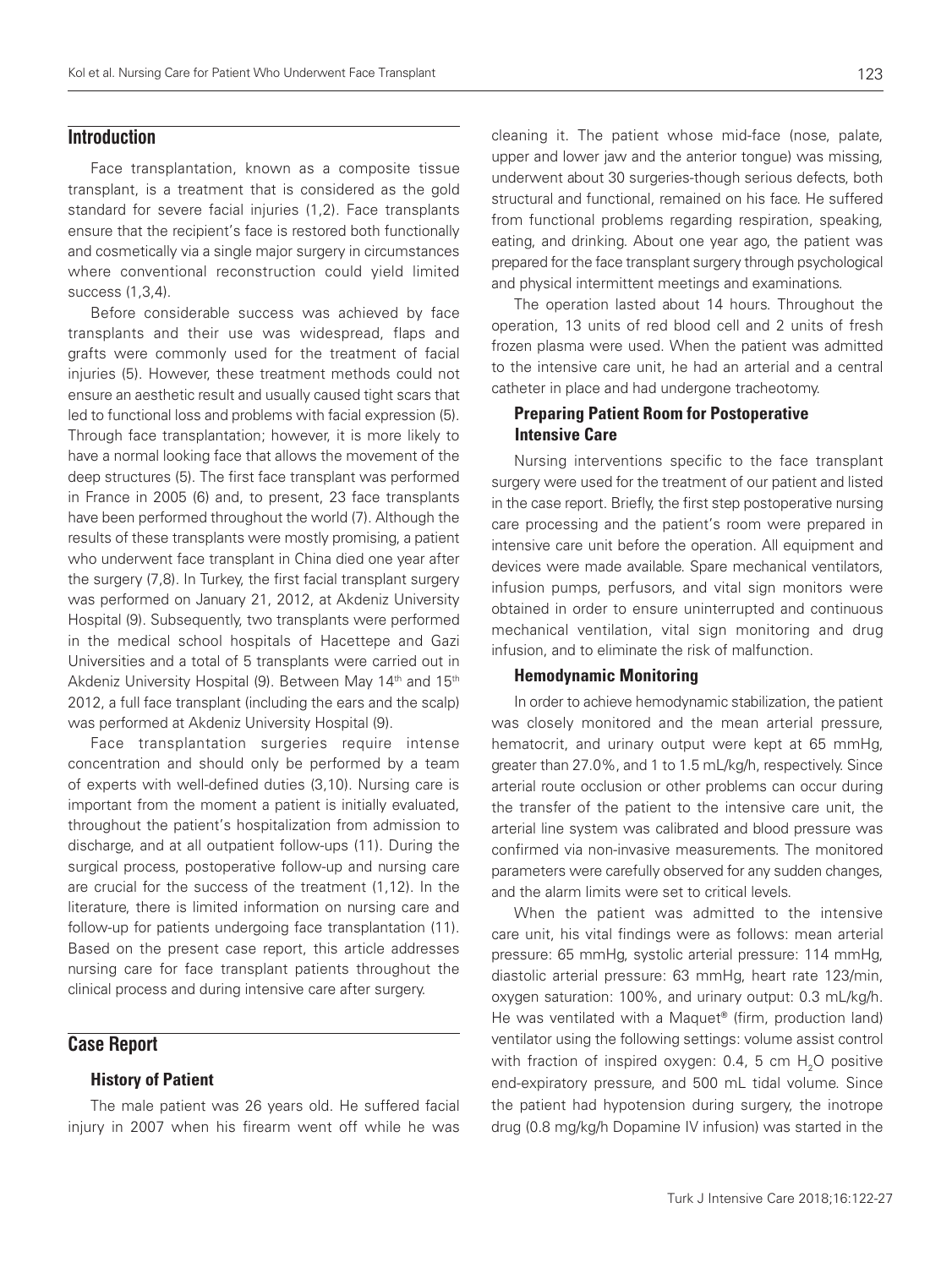operating theatre and was continued in the intensive care unit. Esmolol hydrochloride 0.05 mg/kg/min was started to the patient for tachycardia and drug dose was increased/ decreased according to heart rate. The patient experienced arterial hypertension (mean arterial pressure: 101 mmHg, systolic arterial pressure: 179 mmHg and diastolic arterial pressure: 86 mmHg) on the second day of admission to the intensive care unit. The patient experienced hypertension on the postoperative second day; therefore, infusion nitroglycerin was initiated according to the blood pressure. During the infusion process, the intravenous route was checked frequently to ensure patency. Consultations aimed to determine the cause of hypertension and diagnostic interventions like renal ultrasonography were carried out. The examinations for hypertension did not reveal any pathology. Hypertension was normalized on the postoperative 4<sup>th</sup> day.

#### Graft Perfusion Management

Graft perfusion monitoring was performed for color, texture, capillary refill, and temperature of microvascular flap. Monitoring was performed every 15-30 minutes and all observation notes were documented. In addition, we made the other nursing interventions, including: 1) a head up at 15 ° C-30 ° C position was used for enhanced venous drainage; 2) postoperative head up position and negative fluid balance were used to reduce face edema; and 3) the patient's room was warmed up (between 22 and 24 ° C) and an additional warming tool (underbody warming blanket) was placed on the patient's bed to prevent tissue ischemia. When the patient was admitted to the intensive care unit, his body temperature was below 35 ° C. In order to increase capillary dilatation and microcirculation through heat, a body temperature between 36.5 ° C and 37 ° C was targeted. Therefore, the patient was warmed with a heating blanket. Two hours after admission to the intensive care unit, the patient's body temperature was 36.5 ° C. Thus, the warming procedure was gradually ended. In addition to the heated blanket, a light source was focused on the graft incision site and enoxaparin sodium (Clexane®) 4000 anti-Xa/0.4 mL was started for heparinization to assure microcirculation.

In order to prevent tissue rejection, intraoperative IV steroid (1000 mg) was administered and supplemental antithymocyte globulin IV was used following the first hours of intensive care unit admission (on the postoperative  $0<sup>th</sup>$  day). Opportunistic infection prophylaxis (antibacterial, antifungal, and antiviral therapy) was administered preoperatively and continued postoperatively. The patient was treated in

intensive care unit for 8 days. During the intensive care unit process, no skin rejection occurred, tissue was successfully maintained.

In order to speed up tissue recovery, both parenteral and nasogastric tube feeding was started simultaneously with the onset of intestinal motility. The patient received 25-30 kcal and 1.5-2 grams of protein per one kilogram of his body weight per day. Since the patient had nausea and vomiting on the postoperative sixth day, enteral feeding was ended and an antiemetic was started. The feeding problems resolved on the postoperative tenth day and enteral feeding was continued. No further problems with feeding occurred.

#### Caring for Infection Control

To prevent ventilator-associated pneumonia, the head of the bed was elevated between 30 ° C and 45 ° C, secretion removal via tracheal aspiration was performed, and an intubation cuff pressure of 20-22 cm  $H_2O$  was maintained (13,14). Since the patient had nose, mouth, tooth, and jaw transplants (along with the face transplant), his oral care was performed through the aspiration of oral secretion with a 10 Fr suction catheter and recommended lowest suction pressure (80 mmHg) (15,16). Aspiration was carried out whenever secretions accumulated excessively in the mouth. In order to protect the oral incision area, the aspiration was performed without pushing the suction catheter too deep into the oral cavity. Oral care using a solution was started after the patient was discharged from the intensive care unit. In addition to the oral care, traceostomy care was performed twice a day to prevent ventilator-associated pneumonia. During the intensive care unit process, infection signs were not observed.

#### Caring for Pain and Agitation

The patient experienced agitation during the waking process after 72 hours admittance to the intensive care unit. Our patient had undergone full face transplant involving the upper and lower jaws, the nose, and the base of the tongue and eye lids. Therefore, it was assumed that the agitation may be a result of the high number of incisions and limitations, including the inability to talk, use facial expressions, and move. In order to soothe the patient, he was informed of his whereabouts, the management of his anxiety, and continual healthcare provision. He was asked to perform a "hand squeeze" to answer our questions about his consent for certain procedures, because of, he could not speak and move eye lids. All procedures were carried out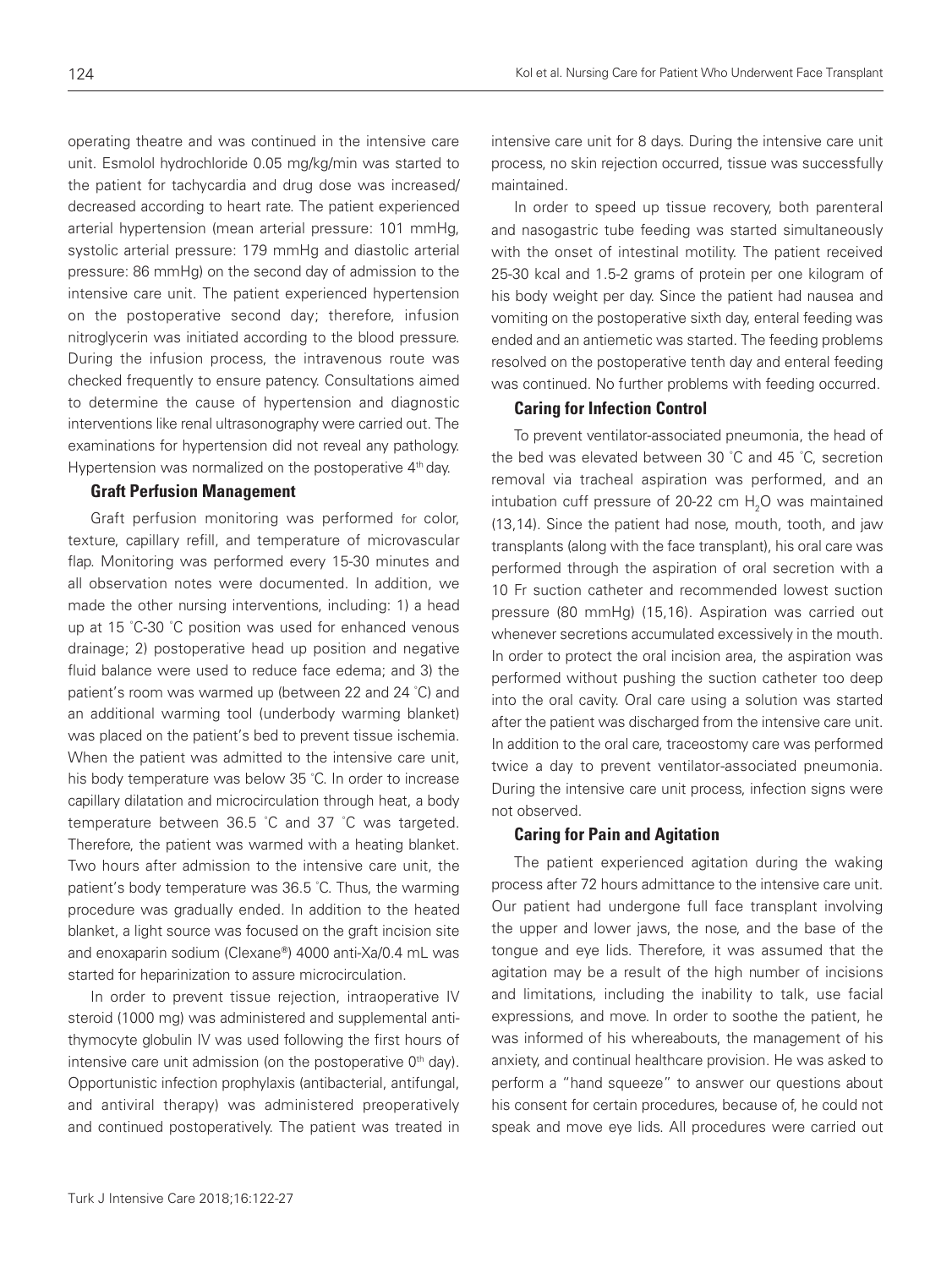only after it was clear that he was content with them. It was observed that the patient was more relaxed and comfortable this way. Dexmedetomidin (Precedex®) IV infusion was administered to control the patient's agitation and midazolam (Dormicum®) 1.5 mg IV bolus was supplemented when needed. The patient's agitation that gradually decreased was totally managed on the postoperative fifth day.

The patient was transferred to the general ward from the intensive care unit on the postoperative tenth day, and no problems with hemodynamic values or the face flap were observed.

# **Discussion**

During the surgical process, postoperative follow-up and nursing care are crucial for the success of the treatment (1,12). In New York University's Langone Medical Center, the nursing department has developed and implemented a comprehensive educational program for staff before performing its first face transplant procedure. The main educational focus has been on airway management, Hemodynamic management, immunosuppression regimen, free flap management, identification of acute rejection, delirium and psychosocial needs, and postoperative communication needs (11). The care goals in the intensive care period are the maintenance of tissue perfusion, cardiac and hemodynamic stabilization, pain, and agitation management (10,17).

#### Hemodynamic Stabilization

Hypotension or hypertension and hypovolemia or hypervolemia could be detrimental to flap viability and affect patients' outcomes (18). Nurses are in charge of the multiple drug and fluid infusions used for the management of hemodynamic changes. In particular, the brief increases and decreases in the administration of vasoactive agents may cause hyper- and hypo-tension. The patency and safety of the intravenous path should be ensured in order to administer drugs and fluids for the prevention of rapid hemodynamic changes (19,20). Similar to other organ transplants, face transplants may lead to prolonged anesthesia, hypothermia, blood loss, and postoperative hemodynamic alterations due to immobility. Therefore, an experienced nurse must care for the patient during each shift (17-22). Literature studies commonly report hypovolemia due to massive intraoperative bleeding, tachycardia, and hypertension after face transplantation surgeries (10,23-27).

Vital sign monitoring and uninterrupted drug infusion have vital importance during the postoperative intensive care period (21). Therefore, we think that postoperative nursing care for hemodynamic changes was managed successfully for our case.

#### Graft Perfusion Management

Flap assessment is vital in monitoring the success of the transplanted face. Nurses caring for postoperative patient with face transplantation need to have appropriate knowledge and skills in monitoring flap viability, factors that affect flap survival detrimentally, and early recognition of complications. It is well documented that there are a number of microvascular flap observations that need to be carried out as part of the flap assessment. They include the color, texture, capillary refill, and temperature of microvascular flap (18). Color is often the best indicator of the adequacy of blood flow flap. If the arterial supply is occluded, the flap may become pale or mottled blue. If the flap is purple/blue in color, the venous occlusion may be occurring and nurses caring for postoperative patients should be mindful of the complications (28,29). Capillary refill was done by applying gentle finger pressure over the flap. The flap should blanch with a return of color within 2-3 seconds after the pressure is released. If the capillary refill is longer than two-three seconds, it may be indicative of arterial insufficiency. If capillary refill is less than 1 second or the tissue does not blanch at all, this may be indicative of venous congestion/ occlusion (28,29). The flap should be warm to finger touch, and a cool flap may indicate a problem with the arterial supply (28).

Flap tissues are susceptible to interstitial edema having had their lymphatic drainage disrupted. Drain patency should be checked to ensure uninterrupted venous drainage. Edema reduces flow to the flap and may be a result of extreme hemodilution, trauma from handling, or a prolonged ischemia time (10). Crucial intervention against tissue perfusion is hypothermia management (30,31). Hypothermia increases blood viscosity and causes vasoconstriction, which eventually results in decreased tissue blood flow (17,32).

## Caring for Pain and Agitation

In the process of intensive care after face transplant operation, there is no nerve innervation in transplanted facial tissue. Therefore, patients cannot move eyes, lips, or other facial movements and feel weight of flap on their face. A feeling of heaviness in the face and speech disability causes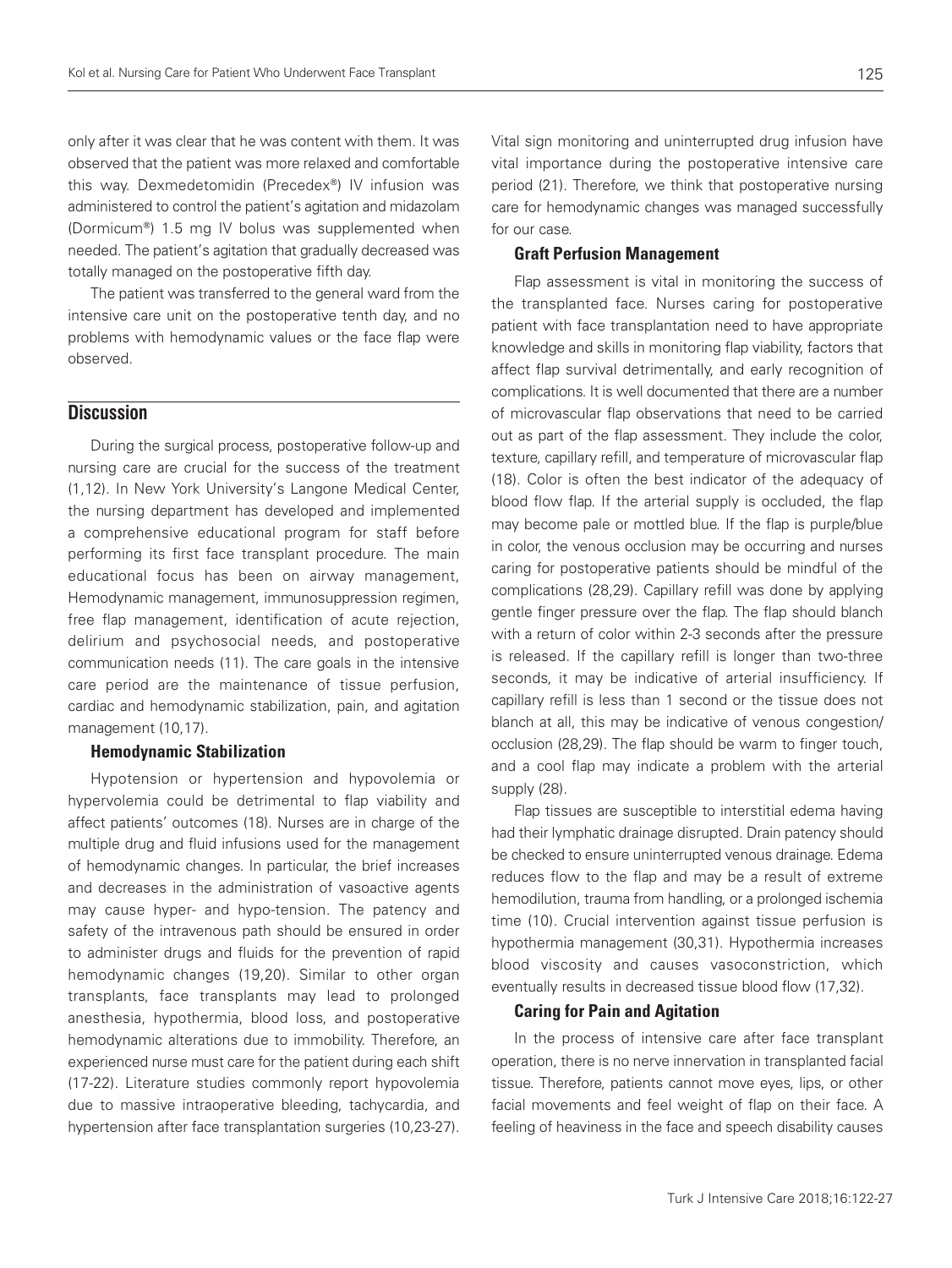agitation in patients. There are many studies in literature that report problems in intensive care patients such as pain (27), intubation-related discomfort, difficulty swallowing, intense feeling of thirst, inability to talk (33,34) and anxiety all of which result in agitation (35,36). Along with these problems, face transplant patients suffer from face transplant "trauma" and fear or worry about their future face (37). Communication barriers may exist and make it challenging for patients to articulate their needs and feelings. Some examples include inability to speak due to a tracheostomy, transplanted intraoral components, inability to open eyes due to swelling, and lack of motor function in the facial allograft (11). Nurses must be aware of their tone of voice, word choice, and nonverbal cues that may affect the patient's perception of care and comfort. It has also been reported that the nurse's continuous presence with an intensive care patient undergoing mechanical ventilation is an effective intervention (38). Using nursing presence as the basis of the intervention helps build trust and relaxes the patient. A nurse's use of presence can help decrease a patient's anxiety and change the focus from a highly technical environment, to a more personal and healing one (38).

We present a case report of a patient that had no problems postoperatively that was not controlled in the intensive care unit. Face transplantation surgeries require intense concentration and should only be performed by a team of experts with well-defined duties. It is safe to assume that the nurses' responsibility of effective drug management, patient follow-up, and interventions aimed to relieve the patient contribute significantly to the healing process of the patient.

### **Ethics**

**Informed Consent:** Written informed consent was obtained from by patient.

Peer-review: Externally peer-reviewed.

### Authorship Contributions

Surgical and Medical Practices: Ö.Ö., Ö.Ö., Concept: Ö.Ö., Ö.Ö., E.K., E.İ., Design: Ö.Ö., Ö.Ö., E.K., E.İ., Data Collection or Processing: E.K., E.İ., N.A., F.K., Analysis or Interpretation: Ö.Ö., Ö.Ö., E.K., E.İ., Literature Search: E.K., E.İ., Writing: E.K.

**Conflict of Interest:** No conflict of interest between authors **Financial Disclosure:** No financial support was received. There is no financial conflict.